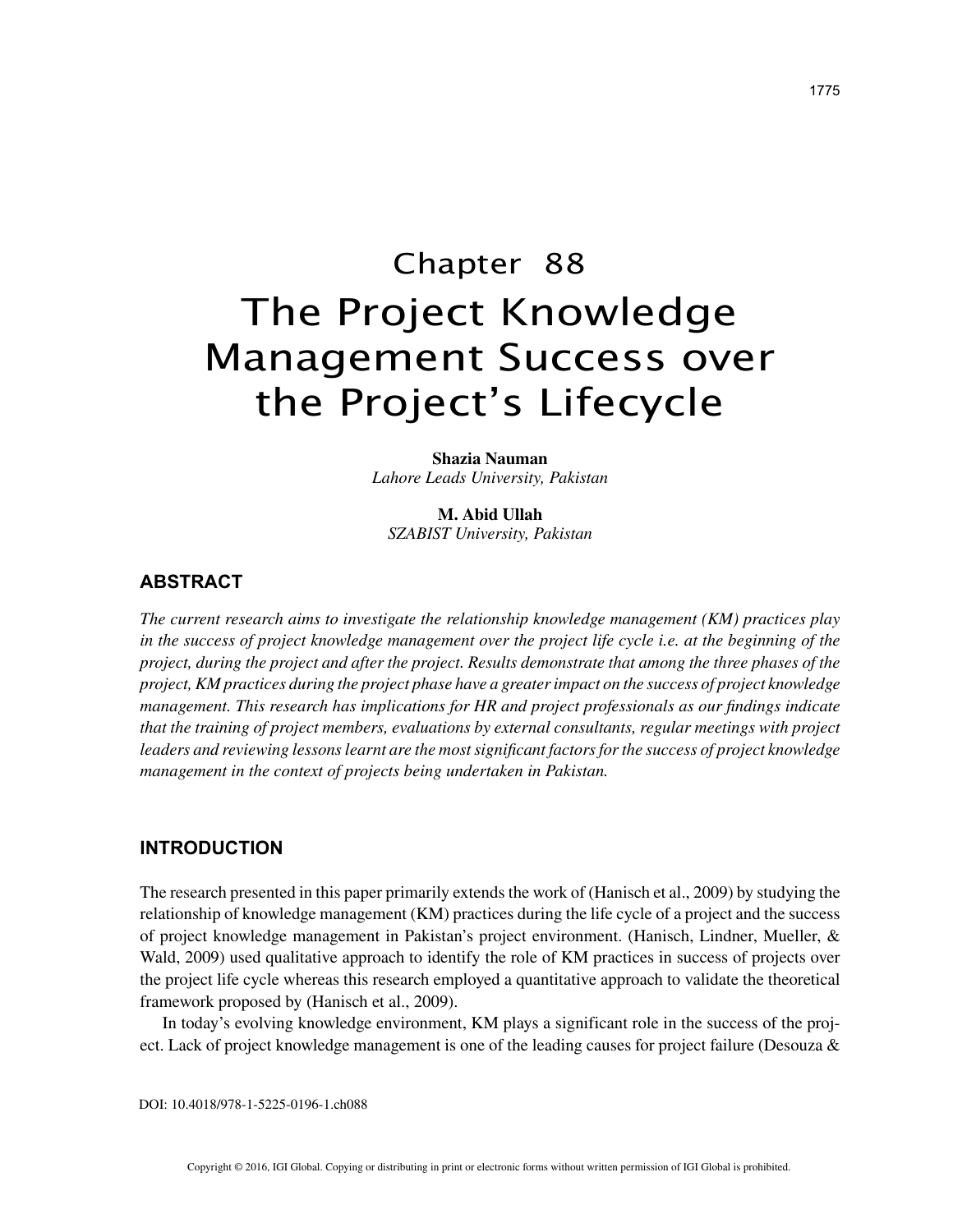Evaristo, 2004). Knowing what factors of KM contribute to the success of the project is pivotal. It would lead to those essential KM practices that would assist in improving the effectiveness and efficiency of the projects, thus contributing to organization's benefits. If we know the most critical KM practices and how to effectively manage these practices, we may have more chances of the project success (Hanisch et al., 2009).

The areas of knowledge management and project management have been researched to a greater extent independently. However, little research has tried to combine both fields of research and analyze the relationship between them (Love, Fong, & Irani, 2005; Brookes, Morton, Dainty, & Burns 2006).

The current research investigates how KM practices during the different phases of the project life cycle affect the success of project knowledge management. These practices are spanned over the lifecycle of project i.e. at the beginning of the project, during the project and after the completion of the project. Therefore, it is imperative to comprehend their role in success of project knowledge management. Till to date, no research has been carried out in Pakistan in order to determine the pattern of knowledge management practices over the life cycle of project.

#### **THEORY AND HYPOTHESES**

The literature review below describes the theoretical justification for the linkages shown in the proposed framework (see Figure 1). We first discuss project knowledge management and project knowledge management success. Moreover, how KM practices affects the success of project knowledge management during its different phases. Next we present the methods used for data analysis. This is followed by a discussion of the implications for research and practice, and finally recommendations are suggested based on research findings.

#### **Knowledge Management and Project Knowledge Management**

Knowledge Management entails all practices of an organization to store, create, share and use knowledge to enhance organizational performance (Probst, Bu¨chel, & Raub, 1998; Iandoli & Zollo, 2007). Knowledge Management is used by organizations to increase innovativeness and responsiveness (Hackbarth, 1998). Effective exploration and exploitation of knowledge has been recognized as a key to competitive organizational performance (Nonaka & Takeuchi, 1995). That is why organizations are implementing different KM practices to enhance their ability to exploit knowledge and eventually to improve firm's performance (Nonaka, 1994).

Project knowledge management encompasses the knowledge management in temporary project scenarios. Project knowledge management includes the knowledge within projects as well as from projects (Schindler & Eppler, 2003). The knowledge transfer process always includes the individual irrespective of level of organizations. The transfer of knowledge from and between the projects can be said as expert knowledge, procedural knowledge, methodological knowledge and experience knowledge. This knowledge transfer contributes to the organizational knowledge base (Hanisch et al., 2009; Linder & Wald, 2011).

An organizational integrated systems and priority in company's information systems is needed for successful implementation and good performance of knowledge management (Amalia & Nugoro, 2011). Wilkesmann (2011) deliberates on the use of innovative ways like e- learning and electronic databases of KM. The critical factors which provide chances to obtain and provide knowledge are the organizational